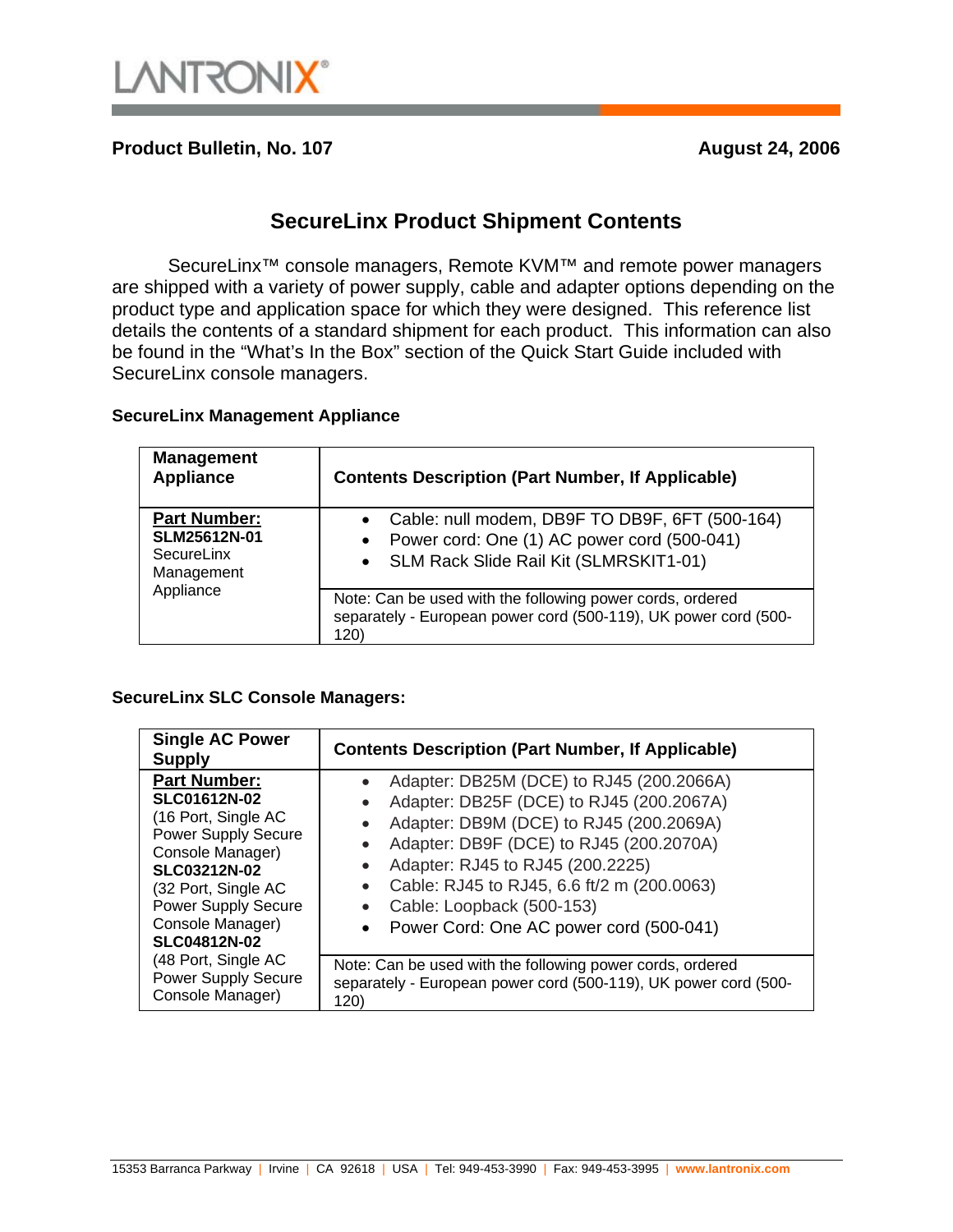| <b>Dual AC Power</b><br><b>Supply</b>                                                                                                                                                                                                  | <b>Contents Description (Part Number, If Applicable)</b>                                                                                                                                                                                                                                                                              |
|----------------------------------------------------------------------------------------------------------------------------------------------------------------------------------------------------------------------------------------|---------------------------------------------------------------------------------------------------------------------------------------------------------------------------------------------------------------------------------------------------------------------------------------------------------------------------------------|
| <b>Part Number:</b><br><b>SLC01622N-02</b><br>(16 Port, Dual AC<br><b>Power Supply Secure</b><br>Console Manager)<br><b>SLC03222N-02</b><br>(32 Port, Dual AC<br><b>Power Supply Secure</b><br>Console Manager)<br><b>SLC04822N-02</b> | Adapter: DB25M (DCE) to RJ45 (200.2066A)<br>Adapter: DB25F (DCE) to RJ45 (200.2067A)<br>Adapter: DB9M (DCE) to RJ45 (200.2069A)<br>Adapter: DB9F (DCE) to RJ45 (200.2070A)<br>Adapter: RJ45 to RJ45 (200.2225)<br>Cable: RJ45 to RJ45, 6.6 ft/2 m (200.0063)<br>Cable: Loopback (500-153)<br>Power Cord: Two AC power cords (500-041) |
| (48 Port, Dual AC<br><b>Power Supply Secure</b><br>Console Manager)                                                                                                                                                                    | Note: Can be used with the following power cords, ordered<br>separately - European power cord (500-119), UK power cord (500-<br>120)                                                                                                                                                                                                  |

## **SecureLinx SLC Console Managers (Continued)**

| <b>Dual DC Power</b><br><b>Supply</b>                                                                                                                                                                                                                       | <b>Contents Description (Part Number, If Applicable)</b>                                                                                                                                                                                                                                                                                                                                  |
|-------------------------------------------------------------------------------------------------------------------------------------------------------------------------------------------------------------------------------------------------------------|-------------------------------------------------------------------------------------------------------------------------------------------------------------------------------------------------------------------------------------------------------------------------------------------------------------------------------------------------------------------------------------------|
| <b>Part Number:</b><br><b>SLC01624T-02</b><br>(16 Port, Dual DC<br><b>Power Supply Secure</b><br>Console Manager)<br><b>SLC03224T-02</b><br>(32 Port, Dual DC<br><b>Power Supply Secure</b><br>Console Manager)<br><b>SLC04824T-02</b><br>(48 Port, Dual DC | Adapter: DB25M (DCE) to RJ45 (200.2066A)<br>Adapter: DB25F (DCE) to RJ45 (200.2067A)<br>Adapter: DB9M (DCE) to RJ45 (200.2069A)<br>Adapter: DB9F (DCE) to RJ45 (200.2070A)<br>Adapter: RJ45 to RJ45 (200.2225)<br>Cable: RJ45 to RJ45, 6.6 ft/2 m (200.0063)<br>Cable: Loopback (500-153)<br>Power Cord: accessory kit w/ DC plug connectors for<br>$\bullet$<br>dual DC models (083-011) |
| <b>Power Supply Secure</b><br>Console Manager)                                                                                                                                                                                                              | Note: Can be used with the following power cords, ordered<br>separately - European power cord (500-119), UK power cord<br>(500-120)                                                                                                                                                                                                                                                       |

### **SecureLinx SLK Remote KVM™:**

| <b>Model: SLK1</b><br><b>Part Number:</b><br>SLK00112N-01<br>(1-port Remote<br>KVM/IP) | <b>Contents Description (Part Number, If Applicable)</b><br>User Guide<br>Power Cord, AC Shielded, 6FT US (500-041)<br>$\bullet$<br>Cable, 3-in-1, 6FT (500-165)<br>$\bullet$<br>SLK Serial Y Cable; miniDIN8 to RJ11/DB9F, 9 In.<br>$\bullet$<br>(SLKCHY001-01) |
|----------------------------------------------------------------------------------------|------------------------------------------------------------------------------------------------------------------------------------------------------------------------------------------------------------------------------------------------------------------|
|                                                                                        |                                                                                                                                                                                                                                                                  |
| <b>Model: SLK8</b>                                                                     | <b>Contents Description (Part Number, If Applicable)</b>                                                                                                                                                                                                         |
| Dort Numbor-                                                                           | a Lloor Cuido                                                                                                                                                                                                                                                    |

| <b>Part Number:</b>                    | • User Guide                                                         |
|----------------------------------------|----------------------------------------------------------------------|
| <b>SLK00812N-01</b><br>(8-port Remote) | • Power Cord, AC Shielded, 6FT US (500-041)                          |
| KVM/IP)                                | • SLK Serial Y Cable; miniDIN8 to RJ11/DB9F, 9 In.<br>(SLKCHY001-01) |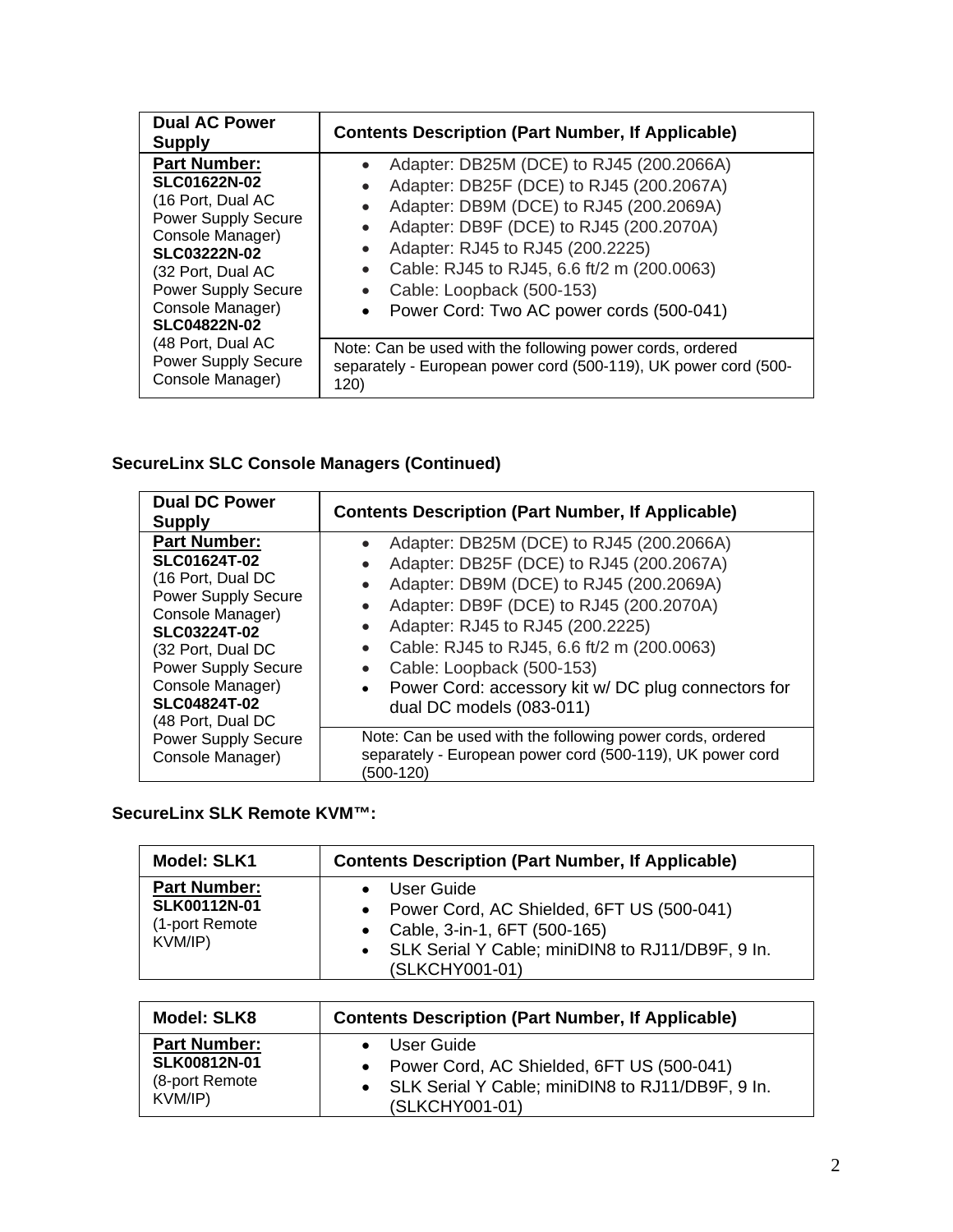| • Rack Mount Bracket Kit (SLKB08000-01) |
|-----------------------------------------|
|                                         |
|                                         |

| Model: SLK16        | <b>Contents Description (Part Number, If Applicable)</b> |
|---------------------|----------------------------------------------------------|
| <b>Part Number:</b> | User Guide                                               |
| <b>SLK01612N-01</b> | Power Cord, AC Shielded, 6FT US (500-041)                |
| (16-port Remote)    | Rack Mount Bracket Kit (SLKB16000-01)                    |
| KVM/IP)             | $\bullet$                                                |

# **SecureLinx SLP Remote Power Manager:**

| Model: SLP8 (US)                                                                                     | <b>Contents Description (Part Number, If Applicable)</b>                                   |
|------------------------------------------------------------------------------------------------------|--------------------------------------------------------------------------------------------|
| <b>Part Number:</b><br><b>SLPH0811E-02</b><br>(REMOTE POWER<br>MGR; 1U, 8-PORT,<br>NEMA, 100-120VAC) | Serial Interface Connector<br>RJ45 Cable<br>CD with User Guide<br>• Rack Mount Bracket Kit |
|                                                                                                      | Note: Power cords are not included; please specify<br>separately when ordering.            |

| <b>Model: SLP8</b><br>(INTL)                                                                                      | <b>Contents Description (Part Number, If Applicable)</b>                                          |
|-------------------------------------------------------------------------------------------------------------------|---------------------------------------------------------------------------------------------------|
| <b>Part Number:</b><br><b>SLPH0812E-02</b><br>(REMOTE POWER<br><b>MGR; 1U, 8-PORT,</b><br>IEC320, 208-<br>230VAC) | Serial Interface Connector<br>RJ45 Cable<br><b>CD with User Guide</b><br>• Rack Mount Bracket Kit |
|                                                                                                                   | Note: Power cords are not included; please specify<br>separately when ordering.                   |

| <b>Model: SLP16</b><br>(US)                                                                           | <b>Contents Description (Part Number, If Applicable)</b>                                   |
|-------------------------------------------------------------------------------------------------------|--------------------------------------------------------------------------------------------|
| <b>Part Number:</b><br><b>SLPV1611E-02</b><br>(REMOTE POWER<br>MGR; 0U, 16-PORT,<br>NEMA, 100-120VAC) | Serial Interface Connector<br>RJ45 Cable<br>CD with User Guide<br>• Rack Mount Bracket Kit |
|                                                                                                       | Note: Power cords are not included; please specify<br>separately when ordering.            |